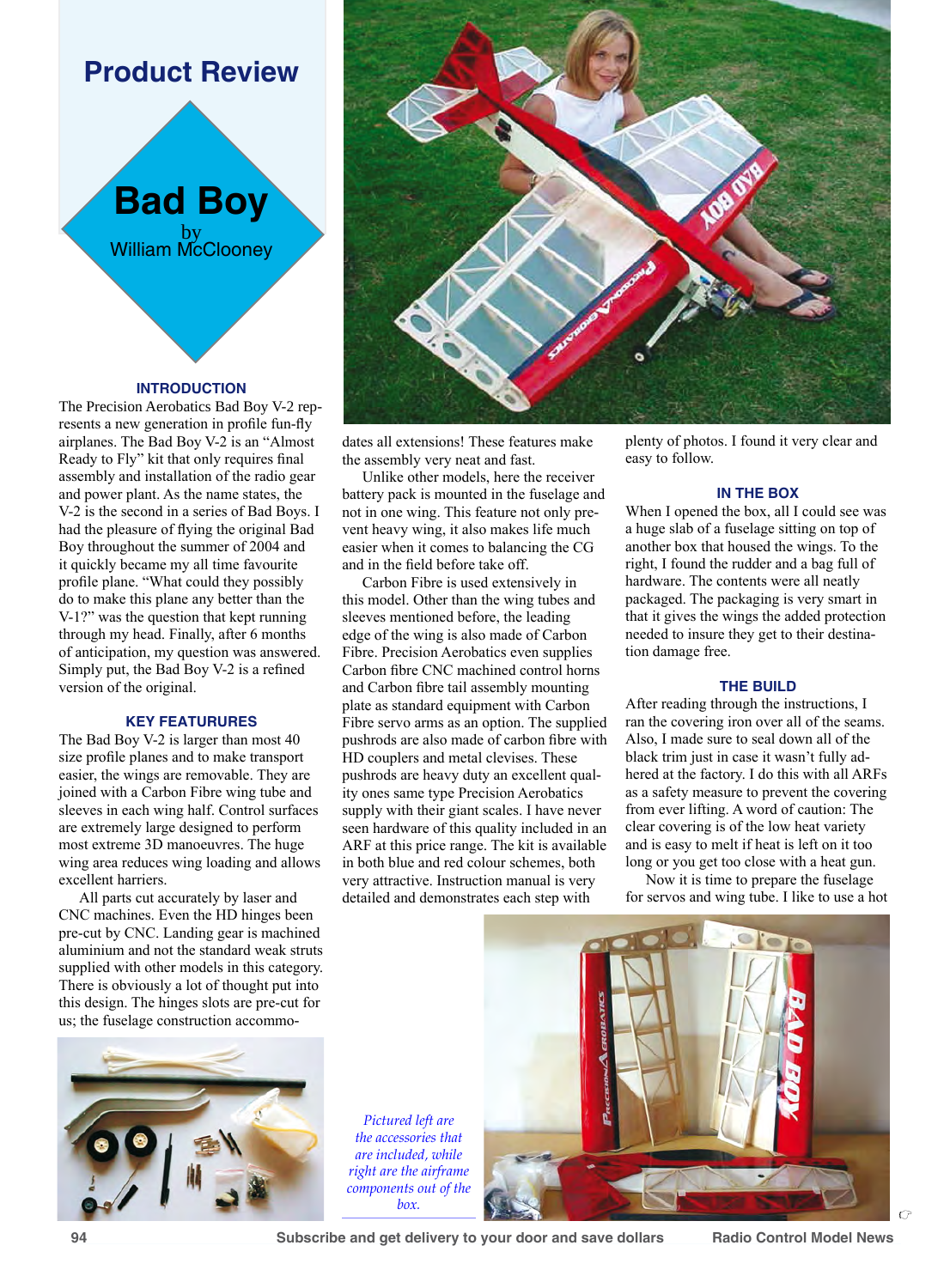

*The simple engine installation.*

soldering iron when trimming covering but a hobby knife works well also. There are two servo cutouts at the rear of the fuselage and one at the front. In the middle of the fuselage are three holes that need to be exposed as well. All of the servo wires run through channels in the fuselage and there are strings in place to help guide them. Now, I installed the servos Hitec HS635HB servos for the tail, Hitec HS55 servo for throttle.

As per the instructions, I installed the landing gear. The fitting of the wings and tail feathers is much easier when the fuse is supported by the landing gear. Next, I trimmed the covering off the servo openings in the wings and installed the aileron servos. Here I used Hitec HS635HB servos.

In order to help line up the tail feathers, I installed the wings. Everything fit perfectly. I then checked to see if the fuselage sat perpendicular to the work bench (to make sure the landing gear was not causing it to sit lopsided). I test fitted the horizontal and vertical stabs to determine where I had to remove the covering for the glue joint. Then I used the soldering iron and a straight edge to remove the covering and mixed up the epoxy to glue in the horizontal stab. I made a jig with two coffee cups to support the stab and glued it all together. The vertical stab slid in tight and needed no adjustment. This plane is going together really fast. At this point, I was only about an hour into the build.

Next, I hinged the control surfaces per the instructions. The hinge slots were already cut, just use a hobby knife to cut the covering. To install the horns (very nice CF texture by the way), I used a hobby knife and made a slot in the correct location and epoxied them into place.

# **PUSH RODS**

The push rods are Carbon Fibre as well. This is something you will NOT see in any other profile ARF on the market at any price!!!! For each push rod, there is a length of carbon fibre rod and two ends. Assembling the push rods is a simple task. I took a piece of medium to fine grit sand paper and sanded the ends of the CF rod until it fit into the end snugly. I then filled the end with thick CA glue and tapped the CF rod into the end and repeated the procedure at the other end. These push rods do not flex at all and employ metal clevises at each end. This is the kind of hardware you would expect to see as optional equipment on a plane twice this size!!! They come with the kit at no charge!!!